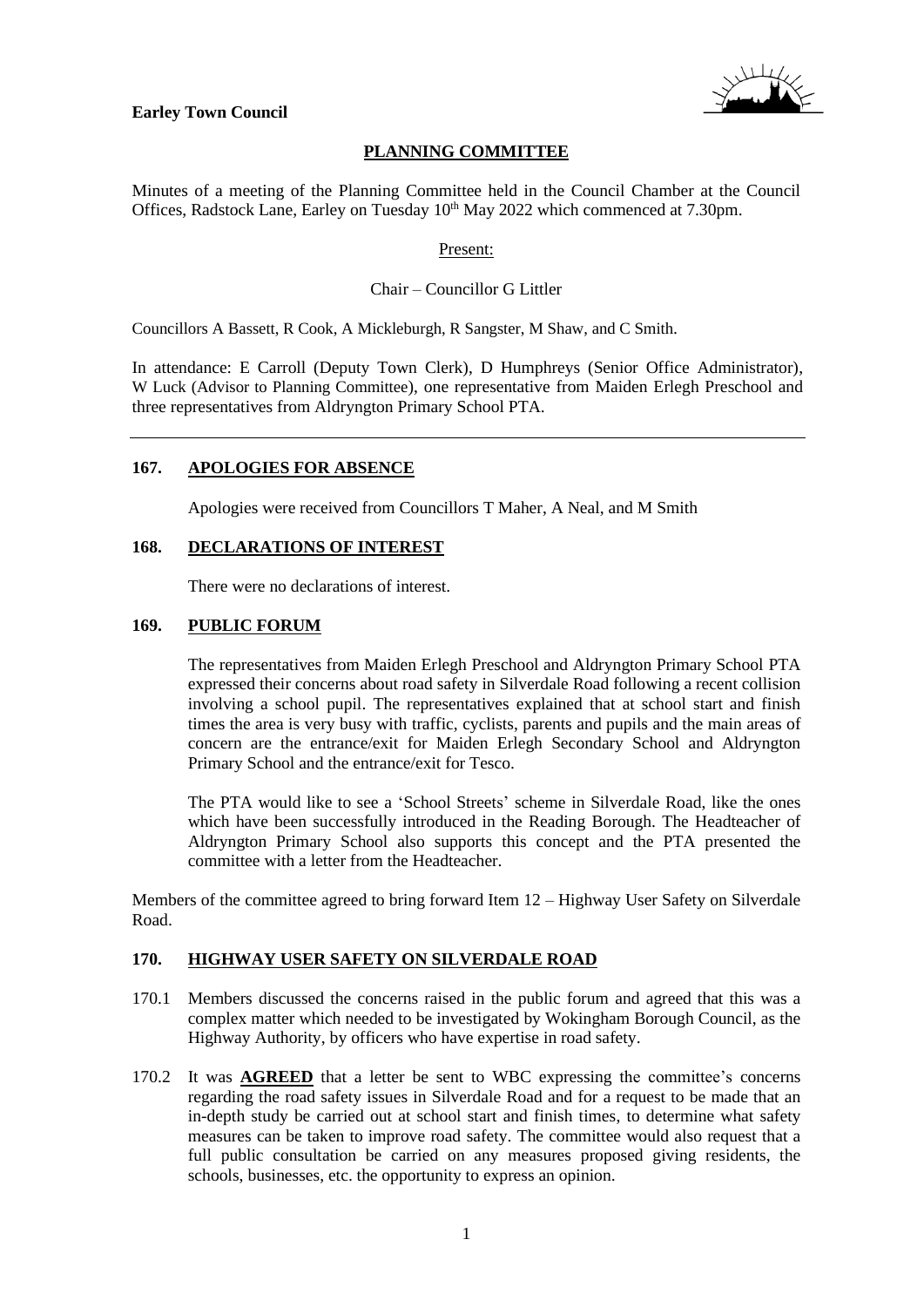*The representative from Maiden Erlegh Preschool and representatives from Aldryngton Primary School left the meeting*

## **171. MINUTES OF PREVIOUS MEETING**

- 171.1 The Minutes of the meeting held on  $8<sup>th</sup>$  March 2022 were agreed as a true record and it was **RESOLVED** they be signed by the Chair (Minutes 154-166).
- 171.2 It was noted that the meeting scheduled for  $5<sup>th</sup>$  April 2022 had been cancelled.

### **172. APPLICATIONS FOR PLANNING PERMISSION**

172.1 Decision Notices Issued by the Local Planning Authority

The Decision Notices reported to the meeting were noted.

- 172.2 Planning Applications Received since the Last Meeting of this Committee
- 172.2.1 No Objection Notifications

**RESOLVED** that no objection be made to the Local Planning Authority in respect of the following applications:

- 220797 Application for the proposed erection of a single-storey front porch at 10 Basil Close.
- 220882 Application for the proposed erection of a single-storey side extension at 20 Reeds Avenue.
- 220908 Application for the proposed part single-storey, part two-storey sides and rear extension, and new front porch following demolition of existing garden store, conservatory, kitchen/diner, front porch and outbuildings, plus new lowered driveway at 35 Wychwood Crescent.
- 220943 Application for the proposed part single-storey front extension incorporating front porch following demolition of existing front porch, two-storey rear extension following demolition of existing sunroom plus changes to fenestration at 36 Huntingdon Close.
- 220950 Householder application for the proposed part single-storey rear extension retrospective at 82 Redhatch Drive.
- 221021 Application for the proposed erection of a single-storey rear extension, and alterations to existing garage roof at 10 Faygate Way.
- 221051 Application for the proposed erection of a single-storey side extension, plus changes to fenestration at 34 Wickham Road.
- 221097 Application for the proposed part single- part two-storey side/rear extension and installation of 2no. rooflights, following the demolition of existing detached garage at 10 Lakeside.
- 221110 Householder application for the proposed conversion of the garage to create habitable accommodation at 7 Knossington Close.
- 221129 Application for the proposed single-storey front extension to create porch, conversion of garage to create habitable accommodation. First-floor side extension with front facing dormer and changes to fenestration at 32 Ratby Close.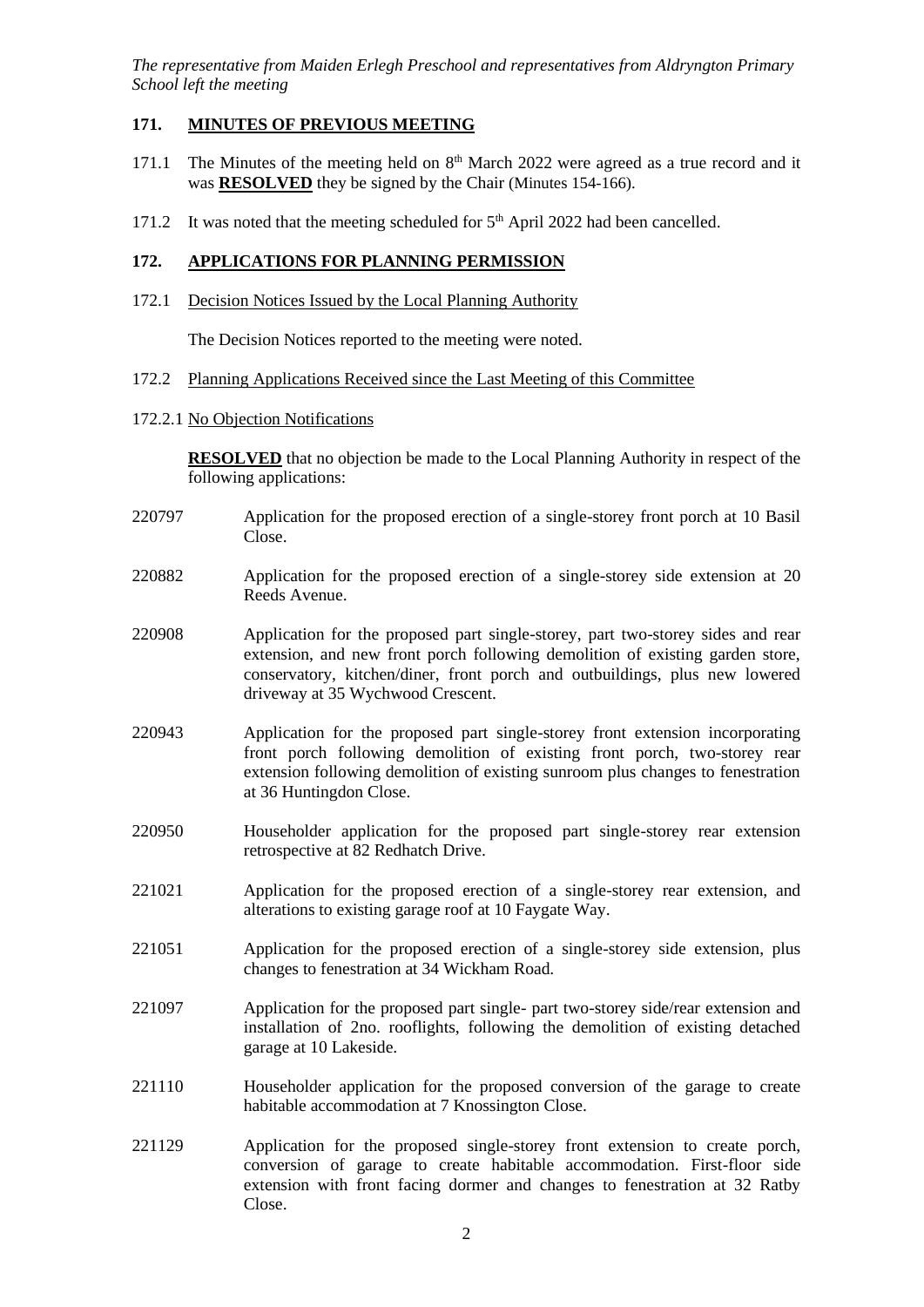- 221130 Application for the proposed erection of a single-storey front extension and a part single- part two-storey side/rear extension at 15 Stanton Close.
- 221212 Application for the proposed conversion of the front porch and garage into habitable accommodation at 55 Hartsbourne Road.
- 221232 Householder application for the proposed partial conversion of garage into habitable space, repositioning of front door, other changes to fenestration and construction of new boundary fence to side of property at 15 Doddington Close.
- 221273 Application for the proposed erection of a single-storey rear extension, including internal alterations at 408C Wokingham Road.
- 221345 Householder application for the proposed single storey rear extension at 10 Plumtrees.
- 172.2.2 Conditional Approval Recommendations

**RESOLVED** that the conditional approval recommendations as listed below be sent to the Local Planning Authority in respect of the following applications:

220914 Application for the proposed garage conversion to a habitable space at 48 Bridport Close.

Councillors raised no objection to this application conditional upon the submission to and approval by WBC, prior to commencement, of a parking plan demonstrating how two parking spaces can be provided on curtilage in this street where on-street parking is already heavily subscribed. The additional parking space is to be provided before first use of the converted garage, to ensure that adequate parking is provided at all times, as supported by Policy CC07.

172.2.3 Applications Requiring a Committee Decision

**RESOLVED** that the observations and comments as listed below be sent to the Local Planning Authority in respect of the following applications:

220739 Application for the proposed double-storey front with Juliet balcony, two-storey side and two-storey rear extensions with part flat roof and 1no. rooflight and part pitched to existing single-storey, following demolition of existing garage and removal of front chimney stack to include changes to fenestration, also relocation of entrance from Stanton Close to Wokingham Road with 1.8m boundary fence and 2no sets of 1.8m high gates at 1 Stanton Close.

Councillors requested that this application be refused due to the applicant failing to demonstrate that the proposals would not have a significant and detrimental impact on the tree lined boundary to Wokingham Road, which is a significant feature in the street scene at this location, also the insertion of a 1.8m high wall and fence and gates to the highway boundary is out of keeping with the prevailing character of boundary treatments in the area, comprising low walls and hedges. Contrary to Policy CP1, in that it fails to maintain or enhance the quality of the environment; Policy CP3, being inappropriate by virtue of its mass and built form and potential impact to the detriment of the character of the area and its impact on important landscape features in Wokingham Road; Policy CC03 in that the applicant has failed to demonstrate that the proposals do not allow the retention of existing trees and hedge along Wokingham Road, Also Design Policies R11, R12 and R23, failure of the application to contribute positively to the local character, by not demonstrating the realistic retention of the existing trees to the Wokingham Road Boundary thereby failing to enhance the street scene. It was also considered that in failing to show how the retention of the existing tree lined character of this prominent corner plot that the applicant had failed to demonstrate how this development responds positively to its location with a high-quality building fitting the character of the area, as defined by Design Policy R8, as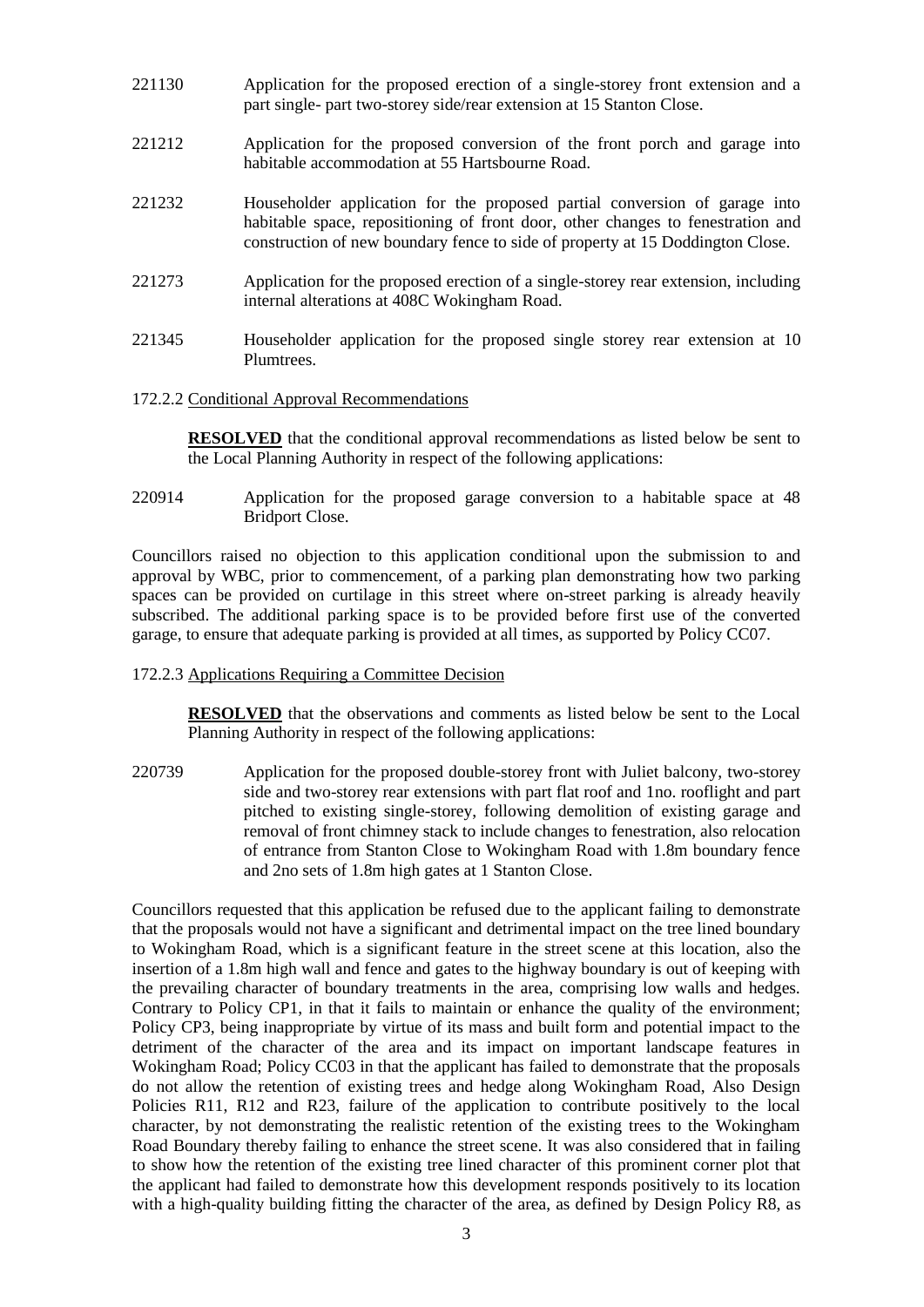supported by Policy CP3. In addition, the proposed insertion of a new vehicular access onto the classified Wokingham Road resulting in an increased risk of slow-moving traffic manoeuvring to enter the property, when the property already has a safe access in Stanton Close, resulting in unsafe development contrary to Policy CP1.

220901 Application for proposed part single- part two-storey extension into the garden, 2no. rooflights, new fencing to the front of the property, erection of single-storey outbuilding and associated fenestration. (Retrospective) at 80 Beech Lane.

Councillors requested that this application be refused due to the loss of landscape, which made a significant contribution to the street scene, the wall being an inappropriate built form and out of character to the area, to the detriment of the street scene, contrary to Policy CP3; and involves the loss of important landscaping contrary to Policy CC03 and Design Policy R6, R12, R13 and R14, and that the proposed replacement landscaping is within the highway beyond the applicant's control and outside of the application red line, and the ability of WBC to enforce compliance on the applicant. If WBC were minded to approve this application, the following condition was requested: The submission to and approval by WBC of an appropriate landscaping scheme for the replacement of the hedge lost due to this proposal, to be planted in the first planting season following approval, as supported by Policies CP3 and CC03, and for it to be maintained by the applicant, and their successors in title, in perpetuity, unless otherwise agreed by WBC.

221102 Application for the proposed single-storey front extension and part side extension at 31 Chatton Close.

Councillors requested that this application be refused due to the impact of the proposed location for parking on prominent boundary landscaping in the street scene, contrary to Policy CP1, failure to maintain the quality of the environment; Policy CP3, inappropriate built form, to the detriment of the local landscape character and the visual amenity of the area; Policy CC03 failure to protect existing prominent landscape features, and contrary to Design Policies R12, negative impact on boundary treatments, R13, failure to retain important landscape and R23, failure to respond to the local landscape character.

221217 Application for the proposed raising of the roof to create first-floor living space, a single-storey front extension to create porch and changes to fenestration at 215 Wokingham Road.

Councillors requested that this application be refused due to the excessive size and mass of the first-floor extension failing to maintain separation to the neighbouring properties such that the existing character of gaps between dwellings is not maintained; Contrary to Policies CP1, failing to maintain or enhance the quality of the environment, to the detriment of the street scene and adjoining owners; CP3, inappropriate scale, mass and built form failing to provide a high quality of design commensurate with the character of the area; and Design Policy R23, loss of views of a green back drop, and failure to contribute positively to the local character, not well designed; also Para 130 of the NPPF, design quality; and Part 2, Identity, in the National Design Guide.

221220 Application for the proposed hip to gable loft conversion and raising of the roof to create habitable first-floor space, erection of a front porch, installation of 2no. pitched roof dormers and 1no. rooflight, and changes to fenestration at 18 Finch Road.

Councillors requested that this application be refused as the proposed first-floor rear extension, by reason of its flat roof is out of keeping with the host dwelling, failing to protect and enhance the built environment of the prevailing character of the area. Contrary to Policies CP1 and CP3, and Design Policy R23: and Para 130 of the NPPF; and Part 2, Identity, in the National Design Guide.

221247 Application for the erection of a replacement fence to replace overgrown hedge and Heras fencing at 18 Mays Lane.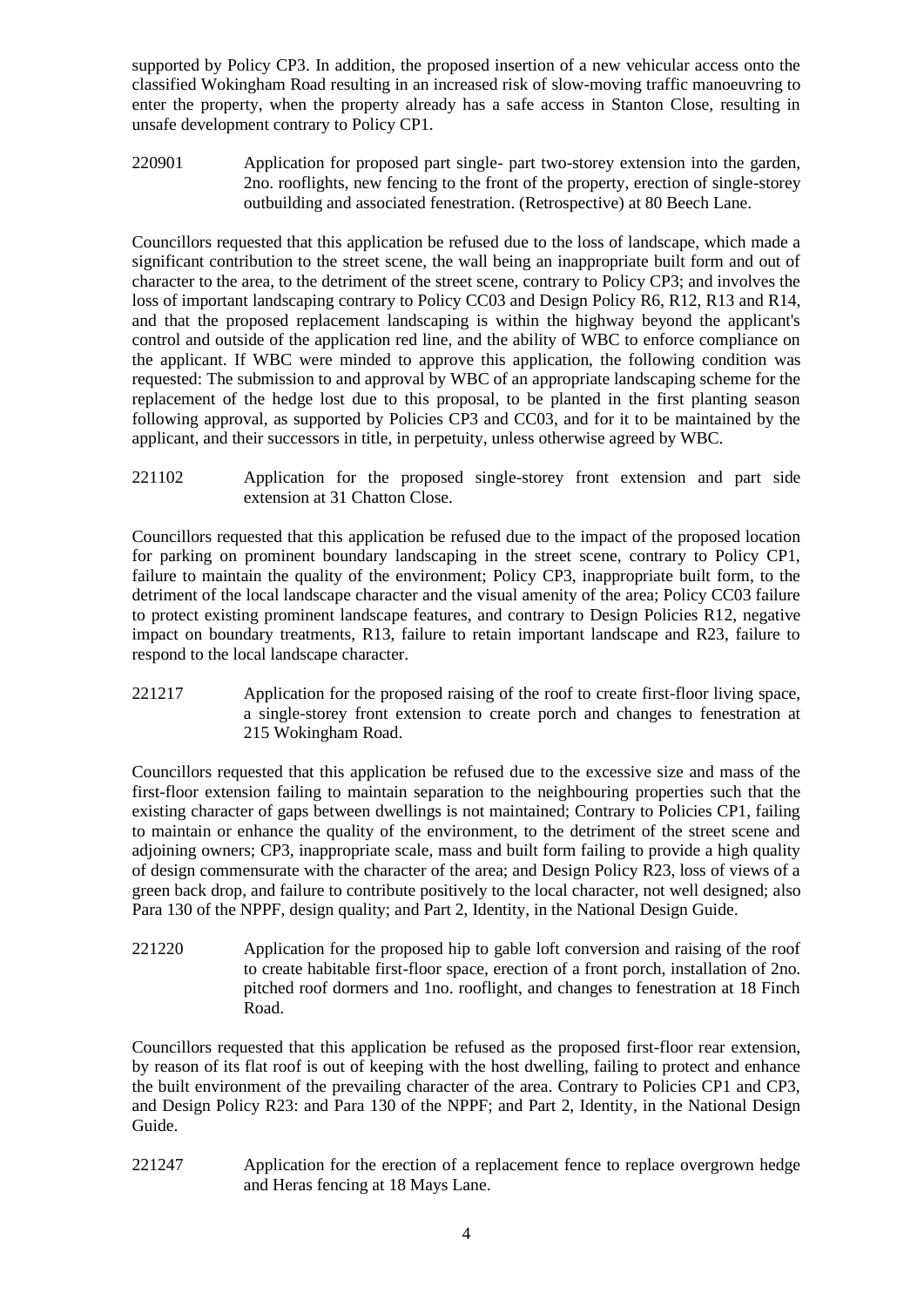Councillors requested that this application be refused due to the overbearing character of the fencing, unrelieved by any landscaping, hard onto the highway boundary. The boundary treatment being out of character with the otherwise low fences and walls and hedging typical of this road, contrary to Policy CP1, failure to maintain or enhance the quality of the environment; Policy CP3, inappropriate height, materials and character to the area, to the detriment of the street scene, also, a failure to contribute to a sense of place by not integrating with the surroundings; Policy CC03, failing to integrate with the predominately landscape boundaries on the street scene, and failure to protect an existing laurel hedge; also contrary to Design Policies R6, failure to contribute to the attractiveness of the street; R12 , the boundary treatment fails to contribute positively to the character and quality of the public realm, being of an homogenous industrial character; and R23, failing to respond positively to the local character.

#### 172.2.4 Tree Works Applications

There were no applications to be noted.

172.3 Permitted Development Rights

The following applications were noted:

- 220966 Application for the prior approval of the erection of a single-storey rear extension, which would extend beyond the rear wall of the original house by 4.5m, for which the maximum height would be 3m and the height of the eaves 2.14m at 6 The Crescent. (**Information Only)**
- 221044 Application for the prior approval of the erection of a single-storey rear extension, which would extend beyond the rear wall of the original house by 4.0m, for which the maximum height would be 3.35m and the height of the eaves 2.35m at 41 Finch Road. **(Information Only)**
- 221111 Prior approval submission for the proposed installation of 390 no. roof mounted Solar Photovoltaic panels at 510 Thames Valley Park Drive. **(Information Only)**
- 172.4 Planning Applications Withdrawn

The following applications were noted as withdrawn:

- 214043 Application for the proposed raising of the roof to create habitable accommodation, Juliet balcony insertion, changes to fenestration plus front porch extension, the insertion of 16no. rooflights on flat roof and 5no. rooflights to proposed raised roof following removal of existing chimney at 31 Silverdale Road.
- 220578 Application for the proposed erection of a two-storey rear and single-storey front extension at 70 The Delph.
- 172.5 Adjoining Parish Consultations

There were no adjoining parish consultations.

## **173. PLANNING APPEALS**

It was noted that no planning appeals had been received.

# **174. PLANNING ENFORCEMENT STATISTICS**

Councillors noted the Planning Enforcement figures for March and April 2022 had been provided by Wokingham Borough Council.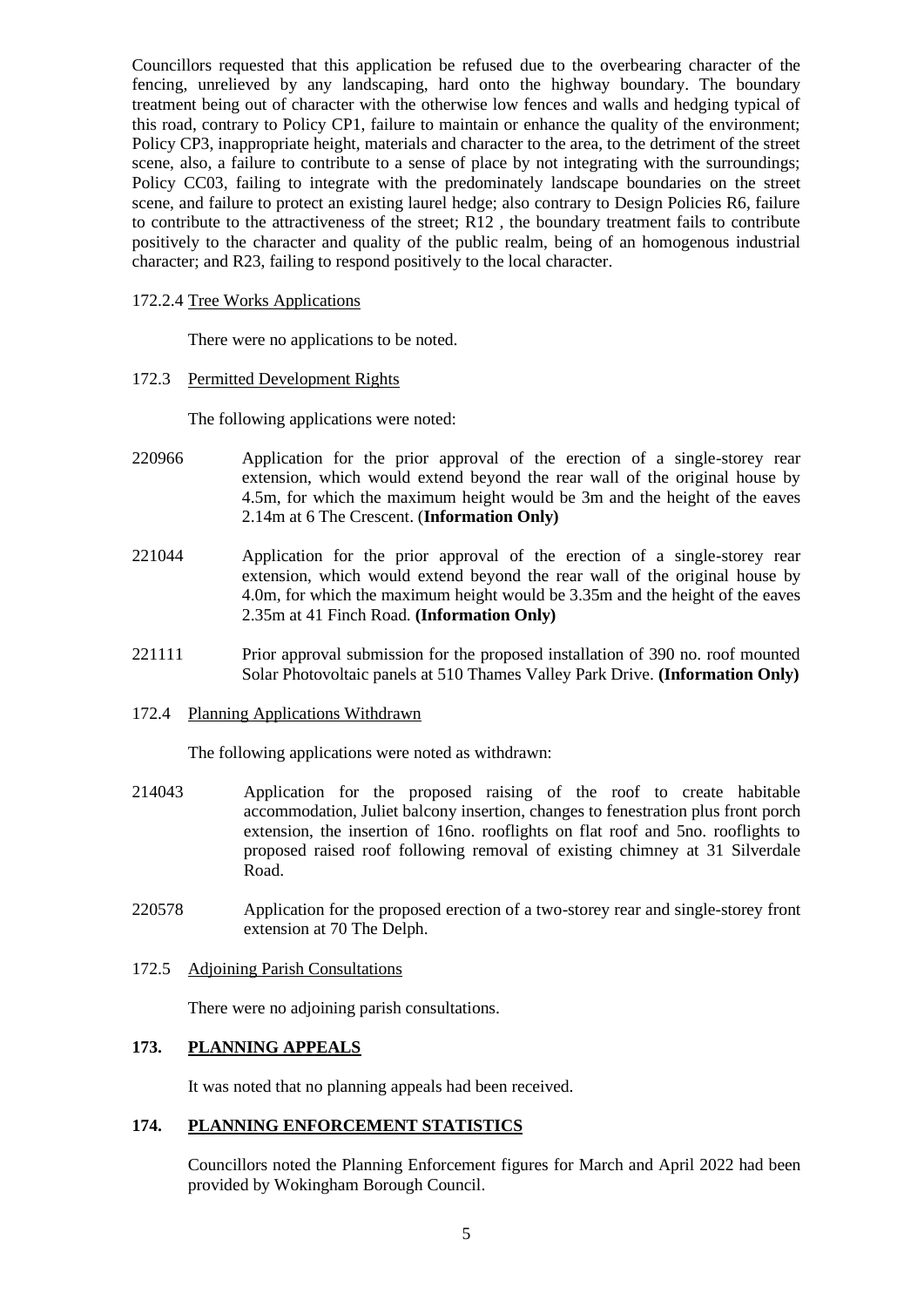### **175. LICENCING**

- 175.1 Members noted a licence application for the variation of premises licence at Regal Garages, 658-660 Wokingham Road, Earley, Reading, RG6 7HN. *Application No: PR0138.*
- 175.2 Members noted a licence application for the full variation of premises licence at Student Union Building, Whiteknights Campus, Pepper Lane, Earley, Reading, RG6 6EH. *Application No: PR0232.*

## **176. TREE PRESERVATION ORDERS**

- 176.1 Councillors noted that Tree Preservation Order 1824/2021 Oak at 65 Marefield, Earley, RG6 3DZ was confirmed by Wokingham Borough Council on 30<sup>th</sup> March 2022.
- 176.2 Councillors noted that Tree Preservation Order 1828-2021 Oak tree on the boundary of Cutbush Lane and 7 Strand Way, Earley, RG6 4BU was confirmed by Wokingham Borough Council on 13<sup>th</sup> April 2022.

## **177. WOKINGHAM BOROUGH COUNCIL'S SPEED LIMIT REVIEW**

The committee considered Councillor A Mickleburgh's suggestion that an addition be made to ETC's original submission, details of which had been sent to councillors prior to the meeting. It was

**RESOLVED** that the addition to ETC's original submission would be sent to WBC.

## **178. PETITION FOR A CONTROLLED CROSSING**

- 178.1 It was noted that a member of the public has submitted a petition to Wokingham Borough Council for a traffic-light controlled crossing on the Wokingham Road, in the vicinity of the Kenton Road and Station Road junctions.
- 178.2 The committee discussed general road safety at the location and the importance of people being able to walk and cycle to the station and footbridge, as WBC promotes walking and cycling across the borough as part of their Active Travel. It was

**AGREED** that a letter be sent to Wokingham Borough Council in support of the petition.

## **179. PUBLICATIONS**

It was noted that the following publications had been received:

| Wokingham Borough Council | Neighbourhood CIL Proportion Reports<br>February and March 2022                                                           |
|---------------------------|---------------------------------------------------------------------------------------------------------------------------|
|                           | Major Developments Monthly Reports<br>February and March 2022 – confidential, for<br>Parish Officers and Councillors only |

## *Bill Luck left the meeting*

#### **180. PRESS RELEASES**

Members requested a press release in relation to the committee writing to Wokingham Borough Council about the road safety issues in Silverdale Road and request for an in-depth study to be carried out.